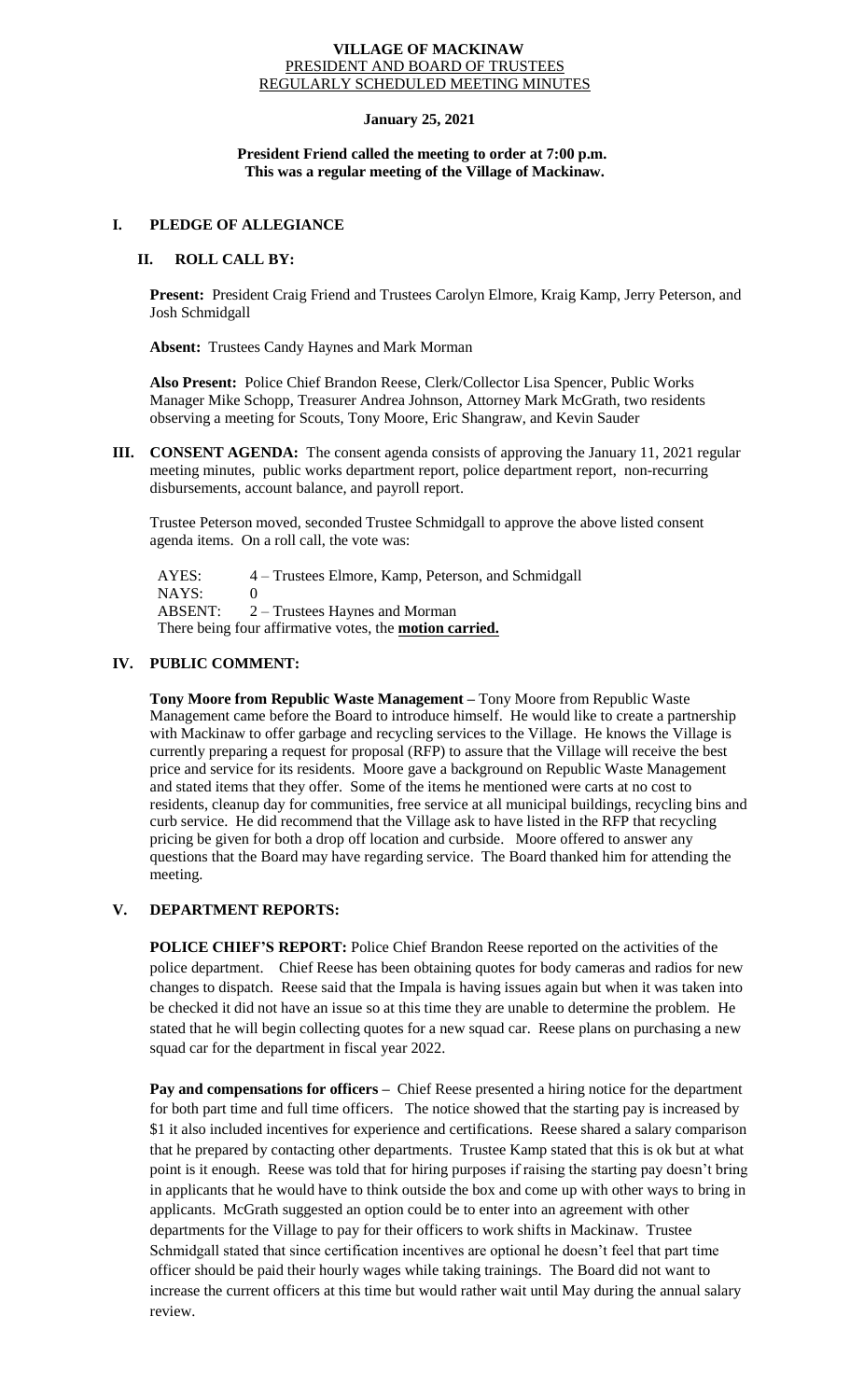Trustee Kamp moved, seconded by Trustee Peterson to approve the hiring notice presented by Chief Reese. The notice increased starting pay by \$1.00 - full-time is \$19.00 and part-time is \$17.00. There is a .50 increase at 6 months and 1 year of their probationary period. Experience can result in an increase at hiring. There are optional pay incentives for certifications; however part time officers must obtain certifications on their own time not while on duty. Current officers will not receive a wage increase at this time; their wages will be reviewed in May during the annual salary review. On a roll call, the vote was:

 AYES: 4 – Trustees Elmore, Kamp, Peterson, and Schmidgall NAYS: 0 ABSENT: 2 – Trustees Haynes and Morman There being four affirmative votes, the **motion carried.**

**PUBLIC WORKS MANAGER'S REPORT:** Public Works Manager Mike Schopp reported on the actives of the department. Schopp stated that the department is continuing to clean up damage from the ice storm at the beginning of the month. The influent meter at the sewer plant was repaired. Water and sewer samples are complete for January. Replaced rear brakes, wheel cyl., and brake lines on the 97 dump truck. New tires were installed on the rear of the 2003 service truck. The message board was installed at the village office.

**Storm water drain behind Thomas Ct. –** To assist with drainage Schopp would like Miller and Son construction to install a 4' manhole and install 56' of concrete pipe with end section behind Thomas Ct. It will then be backfilled with dirt. RR4 rock will be placed from end section to pipe out at road.

Trustee Elmore moved, seconded by Trustee Schmidgall to authorize Miller and Son Construction Co. to install a 4' manhole and install 56' of concrete pipe with end section behind Thomas Ct. It will then be backfilled with dirt. RR4 rock will be placed from end section to pipe out at road. Seed and straw are included on the proposal. Cost for materials and labor will be \$18,220.00. On a roll call, the vote was:

 AYES: 4 – Trustees Elmore, Kamp, Peterson, and Schmidgall NAYS: 0 ABSENT: 2 – Trustees Haynes and Morman There being four affirmative votes, the **motion carried.**

### **TREASURER'S REPORT:**

**Non-Recurring Bills -** Trustee Elmore moved, seconded Trustee Schmidgall to approve the non-recurring bills. On a roll call, the vote was:

AYES: 4 – Trustees Elmore, Kamp, Peterson, and Schmidgall NAYS: 0 ABSENT: 2 – Trustees Haynes and Morman There being four affirmative votes, the **motion carried.**

## **VI. PRESIDENT'S REPORT:** none

**VII. LOCAL LIQUOR CONTROL COMMISSIONER'S REPORT:** Local Liquor Control Commissioner Friend informed the Board that Pub 52 is now open for business. Pub 52 is located in the industrial park and will also begin serving food in the near future.

**Liquor deliver bill passes both houses in the Illinois General Assembly -** A bill passed both houses of the Illinois General Assembly facilitating liquor delivery by retailers. If signed by the Governor it would amend the liquor control act to prove that nothing in the liquor control act will deny, limit, remove, or restrict the ability of a holder of a retailer's license to deliver alcoholic liquor to the purchaser for use or consumption. With the Governor's signature, "on-premises only" licensees and other licensed retailers could make liquor deliveries authorized by the amendments. Although the liquor delivery landscape is not yet settled since this has not been signed into law yet, municipalities may want to proactively review their ordinance and be read to address any potential changes once the legislation is enacted.